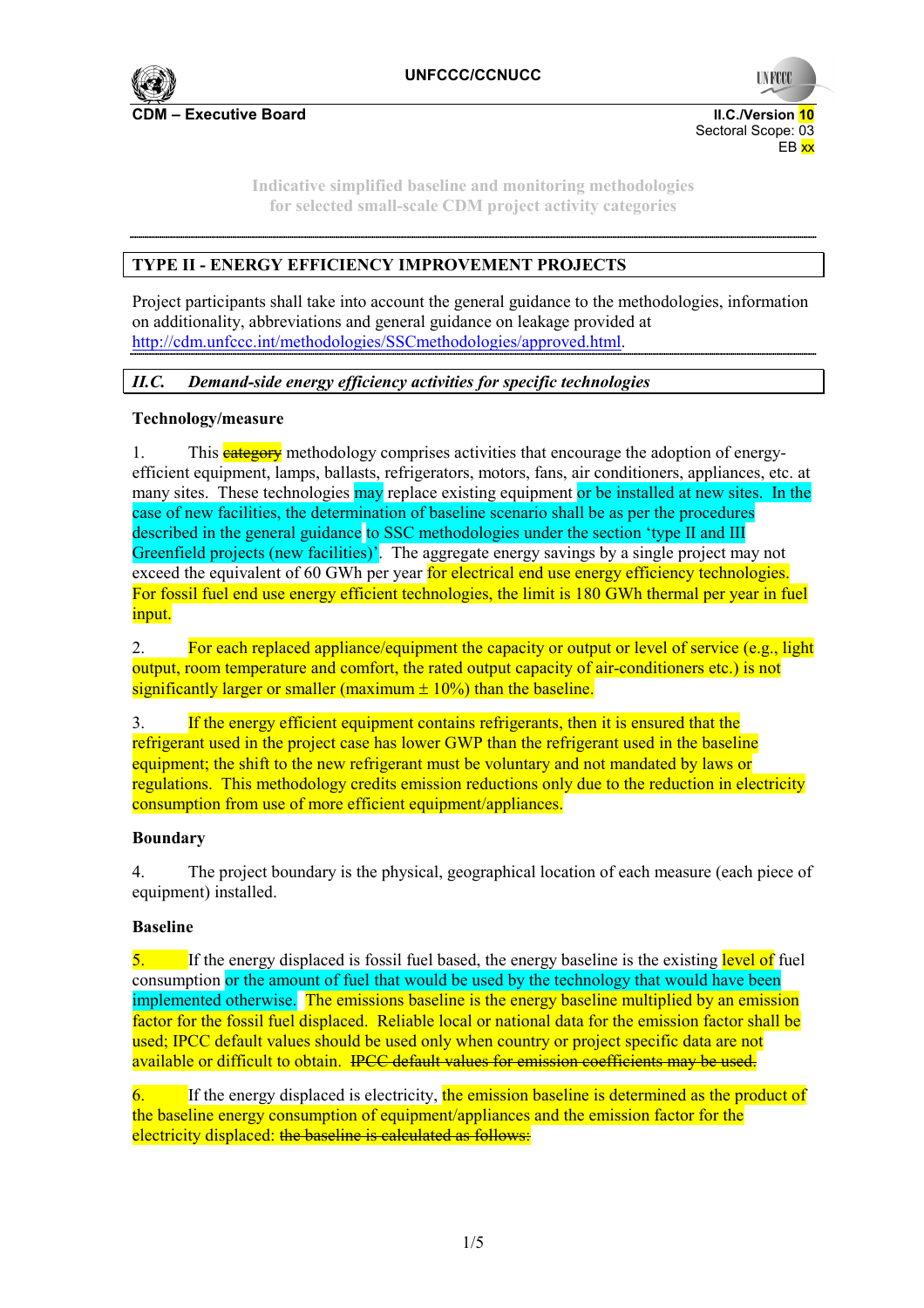

**UNFCCC** 

Sectoral Scope: 03<br>EB xx en de la provincia de la provincia de la provincia de la provincia de la provincia de la provincia de la provi

> **Indicative simplified baseline and monitoring methodologies for selected small-scale CDM project activity categories**

*II.C. Demand-side energy efficiency activities for specific technologies (cont)*

 $E_B = \sum_i (H_i - p_i - \theta_i)$ 

 $BE_y = E_{BL,y} * EF_{CO2, ELLC, y}$  (1)

|                              | $E_{BL,y} = \sum_i (n_i * p_i * o_i)/(1 - l_v)$<br>(2)                                                                                                                                                                                                                                                                                                                                                                                                                                                                                                                                                                                                                                                                                                                                                                                                                                                                                  |
|------------------------------|-----------------------------------------------------------------------------------------------------------------------------------------------------------------------------------------------------------------------------------------------------------------------------------------------------------------------------------------------------------------------------------------------------------------------------------------------------------------------------------------------------------------------------------------------------------------------------------------------------------------------------------------------------------------------------------------------------------------------------------------------------------------------------------------------------------------------------------------------------------------------------------------------------------------------------------------|
| Where:                       |                                                                                                                                                                                                                                                                                                                                                                                                                                                                                                                                                                                                                                                                                                                                                                                                                                                                                                                                         |
| $BE_{v}$                     | <b>Baseline emissions in year y (tCO<sub>2e</sub>)</b>                                                                                                                                                                                                                                                                                                                                                                                                                                                                                                                                                                                                                                                                                                                                                                                                                                                                                  |
| $E_{BL, y}$                  | Energy consumption in the baseline in year $y$ (kWh)                                                                                                                                                                                                                                                                                                                                                                                                                                                                                                                                                                                                                                                                                                                                                                                                                                                                                    |
| $\overline{EF_{CO2,ELEC,y}}$ | Emission factor in year $y$ calculated in accordance with the provisions in AMS I.D<br>(tCO <sub>2</sub> /MWh)                                                                                                                                                                                                                                                                                                                                                                                                                                                                                                                                                                                                                                                                                                                                                                                                                          |
| $E_B$                        | annual energy baseline in kWh per year.                                                                                                                                                                                                                                                                                                                                                                                                                                                                                                                                                                                                                                                                                                                                                                                                                                                                                                 |
| $\sum_i$                     | Sum over the group of " <i>i</i> " devices (e.g. 40W incandescent bulb, 5hp motor)<br>replaced, for which the <b>project energy efficient</b> equipment is operating during the<br>year, implemented as part of the project activity                                                                                                                                                                                                                                                                                                                                                                                                                                                                                                                                                                                                                                                                                                    |
| $n_i$                        | Number of devices of the group of " <i>i</i> " devices (e.g. 40W incandescent bulb, 5hp<br>motor) replaced, for which the <b>project energy efficient</b> equipment is operating during<br>the year                                                                                                                                                                                                                                                                                                                                                                                                                                                                                                                                                                                                                                                                                                                                     |
| $p_i$                        | Power of the devices of the group of "i" baseline devices (e.g. 40W incandescent<br><b>bulb</b> , 5hp motor). In the case of a retrofit activity, "power" is the weighted average<br>of the devices replaced. In the case of new installations, "power" is the weighted<br>average of devices on the market                                                                                                                                                                                                                                                                                                                                                                                                                                                                                                                                                                                                                             |
| $O_i$                        | Average annual operating hours of the devices of the group of "i" baseline devices                                                                                                                                                                                                                                                                                                                                                                                                                                                                                                                                                                                                                                                                                                                                                                                                                                                      |
| $l_{v}$                      | Average technical grid losses (transmission and distribution) during year $y$ for the<br>grid serving the locations where the devices are installed, expressed as a fraction.<br>The grid losses should not contain non-technical losses such as commercial losses<br>(e.g., theft/pilferage). The grid losses should be estimated using recent, accurate and<br>reliable data available within the Host country. It can be estimated either by a<br>national utility or an official governmental body. Reliability of the data used (e.g.<br>appropriateness, accuracy/uncertainty, especially exclusion of non technical grid<br>losses) shall be established and documented by the project participant. A default<br>value may be used for technical T&D losses, if no recent data is available or the data<br>cannot be regarded accurate and reliable. Maximum value for $T\&D$ losses in any<br>given year y shall not exceed 0.1 |
|                              |                                                                                                                                                                                                                                                                                                                                                                                                                                                                                                                                                                                                                                                                                                                                                                                                                                                                                                                                         |

7. The energy baseline is multiplied by an emission coefficient (measured in  $kg \text{ }CO_{2}e/kWh$ ) for the electricity displaced calculated in accordance with provisions under category I.D

8. For project activities that seek to retrofit or modify an existing unit or equipment resulting in an increase in capacity, the determination of the baseline scenario for the incremental capacity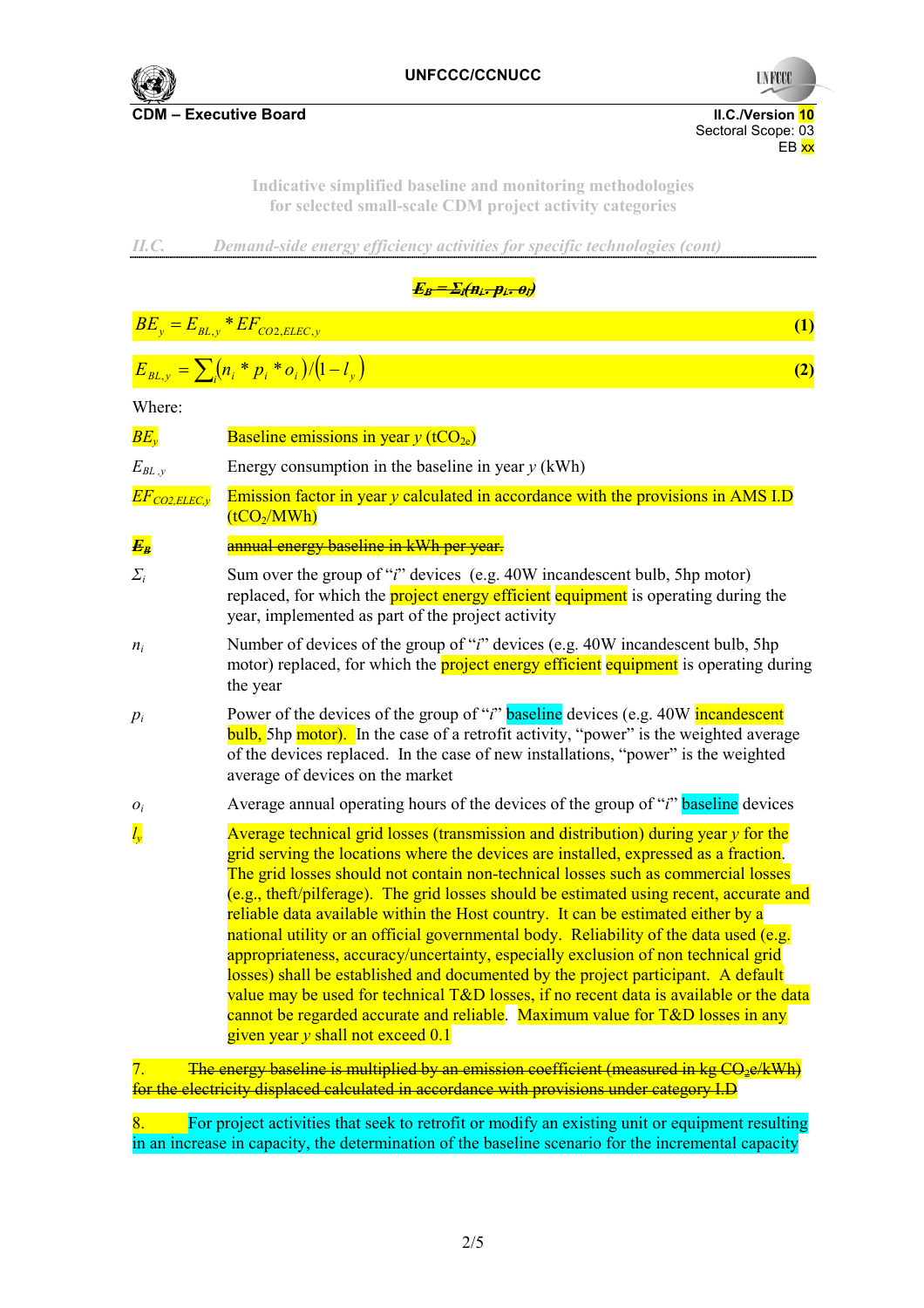

**UNFCCC** 

 Sectoral Scope: 03 en de la provincia de la provincia de la provincia de la provincia de la provincia de la provincia de la provi

> **Indicative simplified baseline and monitoring methodologies for selected small-scale CDM project activity categories**

*II.C. Demand-side energy efficiency activities for specific technologies (cont)*

shall be based on the procedures described in the general guidance to SSC methodologies under the sections 'retrofit'and 'capacity increase'.

#### **Project Activity Emissions**

9. Project emissions consist of electricity and/or fossil fuel used in the project equipment, determined as follows.

$$
PE_y = EP_{Pj,y} * EF_{CO2,y} \tag{3}
$$

#### Where:

| $\overline{\text{PE}_{\text{v}}}$                | Project emissions in year $y$ (tCO <sub>2</sub> e)                                                                                                                                                                                                                                                                                                                                                                             |
|--------------------------------------------------|--------------------------------------------------------------------------------------------------------------------------------------------------------------------------------------------------------------------------------------------------------------------------------------------------------------------------------------------------------------------------------------------------------------------------------|
| $\overline{\mathrm{E}_{\mathrm{PJ},\mathrm{v}}}$ | Energy consumption in project activity in year y. This shall be determined ex post based<br>on monitored values                                                                                                                                                                                                                                                                                                                |
| $EF_{CO2, y}$                                    | Emission factor for electricity or thermal baseline energy. The emissions associated with<br>grid electricity consumption should be calculated in accordance with the procedures of<br>AMS I.D. For fossil fuel displaced reliable local or national data for the emission factor<br>shall be used; IPCC default values should be used only when country or project specific<br>data are not available or difficult to obtain. |

Project energy consumption in case of project activities that displace grid electricity is determined as follows using the data of the project equipment:

 $E_{PJ,y} = \sum_{i} (n_i * p_i * o_i) / (1 - l_y)$  (4)

### **Leakage**

10. If the energy efficiency technology is equipment transferred from another activity or if the existing equipment is transferred to another activity, leakage is to be considered.

### **Monitoring**

11. The emission reduction achieved by the project activity shall be determined as the difference between the baseline emissions and the project emissions and leakage.

$$
ER_y = (BE_y - PE_y) \times BP - LE_y \tag{5}
$$

Where:

*ER<sub>y</sub>* Emission reductions in year *y* (tCO<sub>2</sub>e)

 $LE<sub>v</sub>$  Leakage emissions in year *y* (tCO<sub>2</sub>e)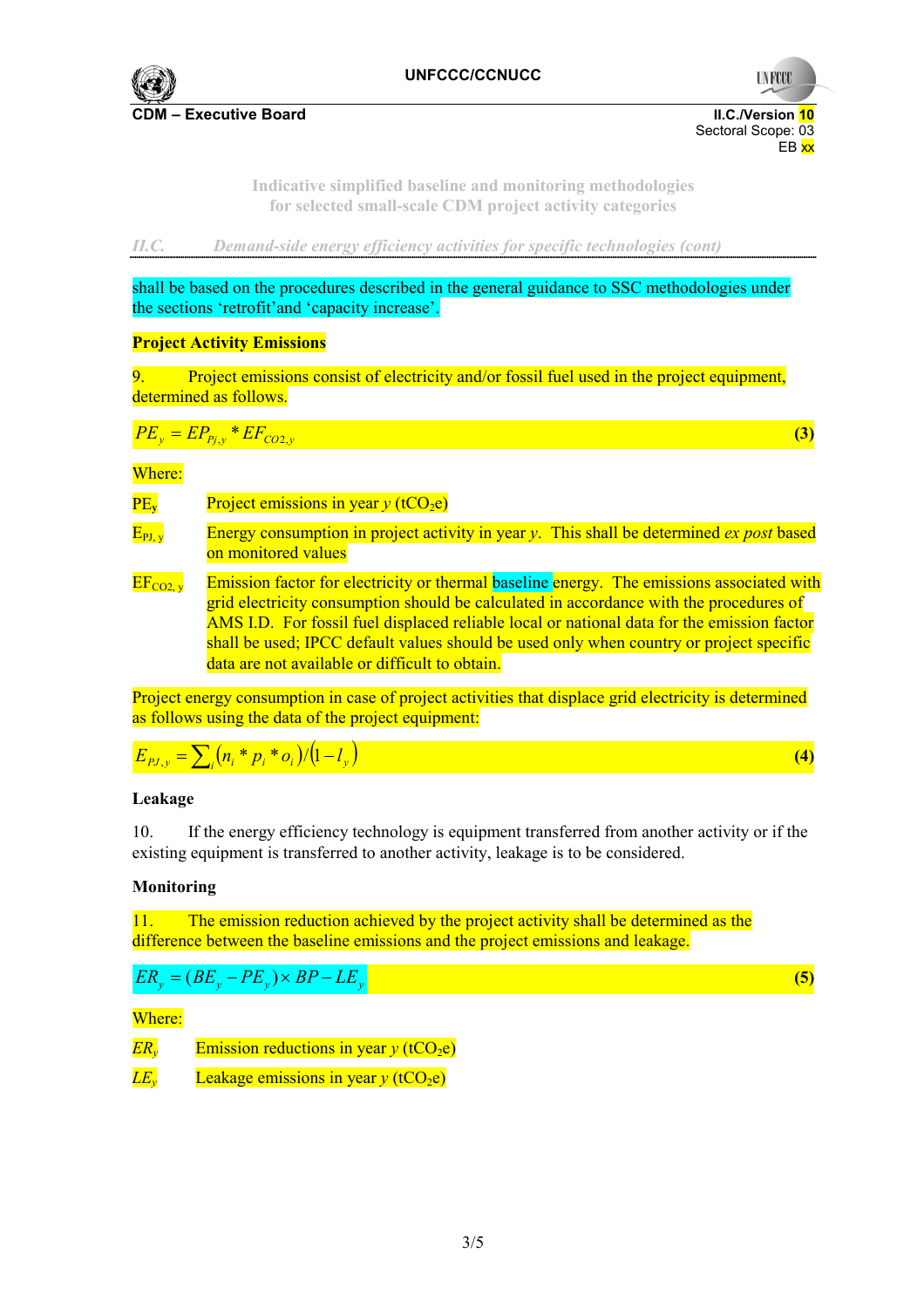

**UNFCCC** 

**CDM – Executive Board II.C./Version 10** Sectoral Scope: 03 en de la provincia de la provincia de la provincia de la provincia de la provincia de la provincia de la provi

> **Indicative simplified baseline and monitoring methodologies for selected small-scale CDM project activity categories**

*II.C. Demand-side energy efficiency activities for specific technologies (cont)*

 $BP$  **Baseline penetration factor<sup>1</sup>** For example: In the case of replacing incandescent lamp with CFL,  $BP = 1 - (\# \text{ of pieces of screw-in or lock-in efficient lifetime equipment / total # of})$ pieces of screw-in or lock-in lighting equipment), based on *ex ante* representative sample survey; BP is applicable to 'Project Activity under Programme of Activities (CPA of PoA)' and in other cases set BP to '1.0'

12. If the devices installed replace existing devices, the number and "power" of **a** representative sample of the replaced devices shall be recorded in a way to allow for a physical verification by DOE<sup>2</sup>. and monitored

13. If the devices installed have a constant current (ampere) characteristics, monitoring shall consist of monitoring either the "power" and "operating hours" or the "energy use" of the devices installed using an appropriate method methodology. Appropriate Possible methods ologies include:

(a) Recording the "power" of the device installed (e.g., lamp or refrigerator) using nameplate data or bench tests of a sample of the units installed and metering a sample of the units installed for their operating hours using run time meters;

### OR

(b) Metering the "energy use" of an appropriate sample of the devices installed.  $\overline{F}_{\Theta}$ technologies that represent fixed loads while operating, such as lamps, the sample can be small while for technologies that involve variable loads, such as air conditioners, the sample may need to be relatively large.

14. In either case, monitoring shall include annual checks of a sample of non-metered systems to ensure that they are still operating. (other evidence of continuing operation, such as on-going rental/lease payments could be a substitute).

15. If the devices have variable current (ampere) characteristics, monitoring shall consist of metering the "energy use" of an appropriate sample of the devices installed. Monitoring shall also include annual checks of a sample of non-metered systems to ensure that they are still operating.

### **Project activity under a programme of activities**

 $\overline{a}$ 

16. The following conditions apply for use of this methodology in a project activity under a programme of activities:

In case the project activity involves the replacement of equipment, and the leakage effect of the use of the replaced equipment in another activity is neglected, because the replaced equipment is scrapped, an independent monitoring of scrapping of replaced equipment needs to be implemented. The monitoring should include a check if the number of project

<sup>1</sup> This factor captures the penetration of the project technology in the baseline situation.

 $2$  This shall be monitored while replacement is underway to avoid, e.g., that 40W lamps are recorded as 100W lamps, greatly inflating the baseline.